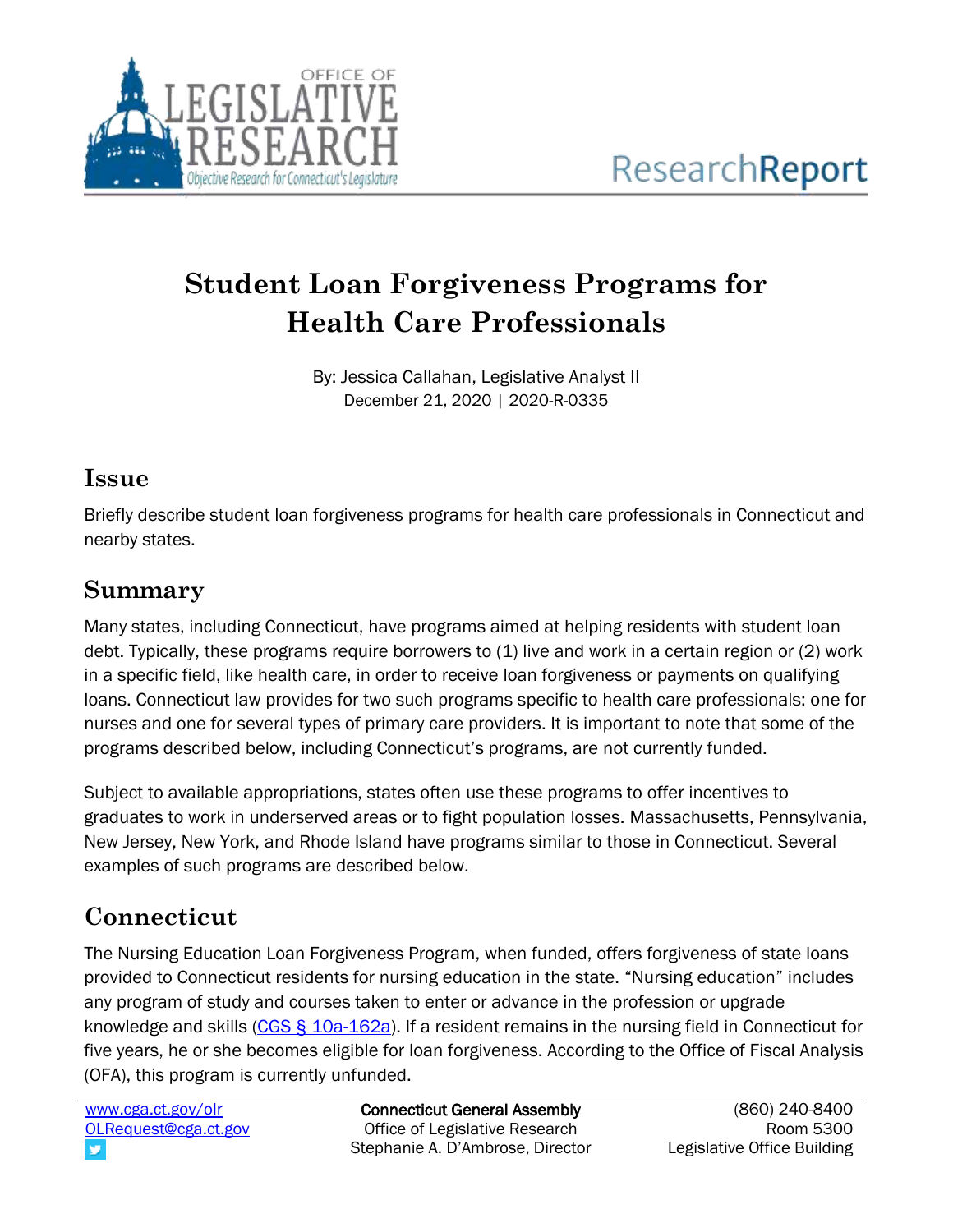Another law allows the Department of Public Health (DPH), through the Primary Care Direct Services Program, to provide grants to community providers to expand access to health care coverage to the uninsured ( $CGS  $\S$  19a-7d$ ). The money can be used for, among other things, recruiting and retaining</u> primary care clinicians and registered nurses through a loan repayment program. Primary care clinicians include family practitioners, obstetricians-gynecologists, dentists, pediatricians, advanced practice registered nurses, and physician assistants, among others. As part of these efforts, DPH may offer loan repayment assistance to providers who agree to work a minimum number of years in these areas. According to OFA, funding has not been appropriated for this program since FY 2011.

#### **Massachusetts**

The [Massachusetts Loan Repayment Program for Health Professionals](https://www.mass.edu/osfa/programs/healthprofessionals.asp) provides educational loan repayments (up to \$50,000 for a two-year contract) as an incentive for health professionals to commit to practice in communities where significant shortages of health care providers and barriers to access have been identified. Eligible applicants must have unpaid health professional student loans; commit to practice in an underserved community for two years full-time or the equivalent extended commitment part-time; and have a license to practice in Massachusetts providing services as a primary care physician, dentist, clinical social worker, or mental health counselor, among other disciplines.

### **New Jersey**

The [Primary Care Practitioner Loan Redemption Program of New Jersey](https://lrp.rbhs.rutgers.edu/) (NJLRP) was authorized by the state legislature to encourage primary care physicians, dentists, nurse midwives, nurse practitioners, and physician assistants to practice in state designated underserved areas or federally designated Health Professional Shortage Areas. The program, administered by Rutgers Biomedical and Health Sciences through a contract with the New Hersey Higher Education Student Assistance Authority, provides up to \$120,000 over four years for qualifying loans. Applicants must have completed their training or residency program and agree to work at an NJLRP approved site for at least two years.

According to the program's [website,](https://lrp.rbhs.rutgers.edu/) as of July 1, 2019, the program does not provide funding for new applicants, but continues to provide funding for eligible individuals already accepted into the program before then.

# **New York**

New York'[s Regents Physician Loan Forgiveness Award Program](http://www.nysed.gov/postsecondary-services/regents-physician-loan-forgiveness-program-lf) is available to physicians who are state residents and agree to practice medicine in areas of the state designated by the Regents as having a severe shortage of doctors. Applicants must be licensed to practice medicine in New York State and have completed a professional residency program within the five years immediately preceding the period for which the first award will be granted. Residency programs can include